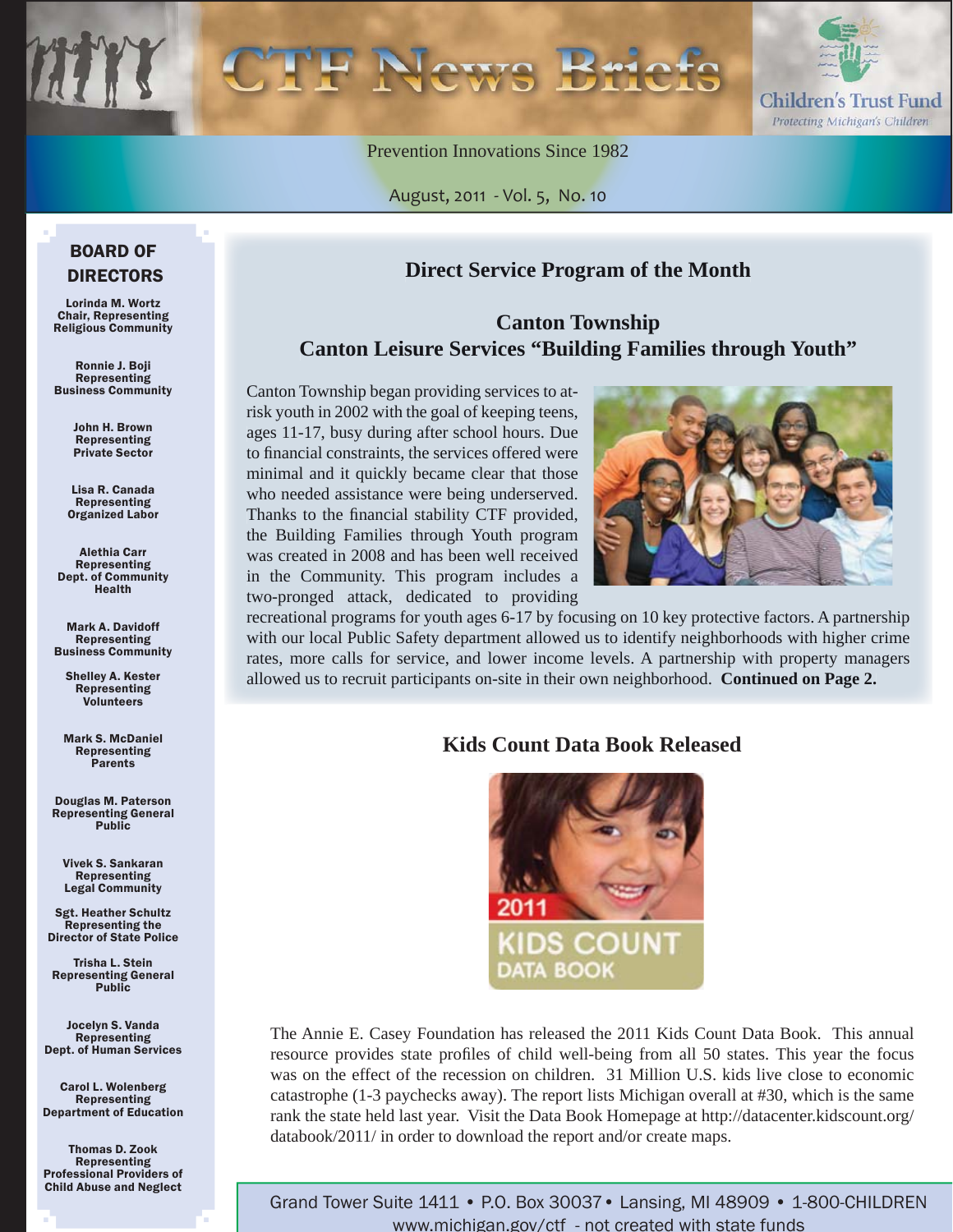# **Direct Service Program of the Month**

# *Canton Township*

# *Canton Leisure Services "Building Families through Youth"*

 The Canton Youth Connection was designed for elementary age youth. It includes time spent in a classroom setting, as well as outdoors, for a minimum of 4 hours per week in 6 different neighborhoods. The BLOCK Youth & Teen Center Outreach Program offers options for middle and high school age youth in those same neighborhoods. It provides transportation to the center every day after school and allows participants the opportunity to socialize in a supervised setting, as well as attend field trips, receive tutoring, and participate in youth voice.

In the past year, over 100 youth have participated in the Building Families through Youth program. The outcomes of the program are measured through the use of a pre and post test youth complete at the beginning and end of the school year.

Survey analysis identified significant improvement in all but two areas. A few of the highlights revealed the following results:

- 10% increase in Value on Achievement
- 18% increase in the Perception of Importance of Life Long Fitness
- 13% increase in the identifying Interested and Caring Adults
- 14% increase in the Ability to Work Out Conflicts
- 10% increase in Models of Conventional Behavior

While there are many success stories, one in particular stands out.

We have had the privilege of working with a high school student for the past 2 years. Her family relocated to the area from New York after the loss of her mother, which left her in the care of an older sibling. She began attending the BLOCK program as a freshman, hanging with the wrong crowd, and getting into trouble. Our services provided her with a positive outlet for her boredom, tutoring to raise her grades, and a voice in how the program was run. Now a junior, she is a role model for other participants, recruits other neighborhood teens to join, and volunteers her time to help carryout activities. Recently she was featured in a segment on WDIV Channel 4 News. In her words, "It helped me a lot by not getting into trouble, staying out of the drama that's out here." She plans on becoming a pediatrician and is working towards a college scholarship.

For more information please contact:

Stephanie Pavlo, CPRP Recreation Specialist Canton Leisure Services Ph: 734.398.5570 Email: spavlo@canton-mi.org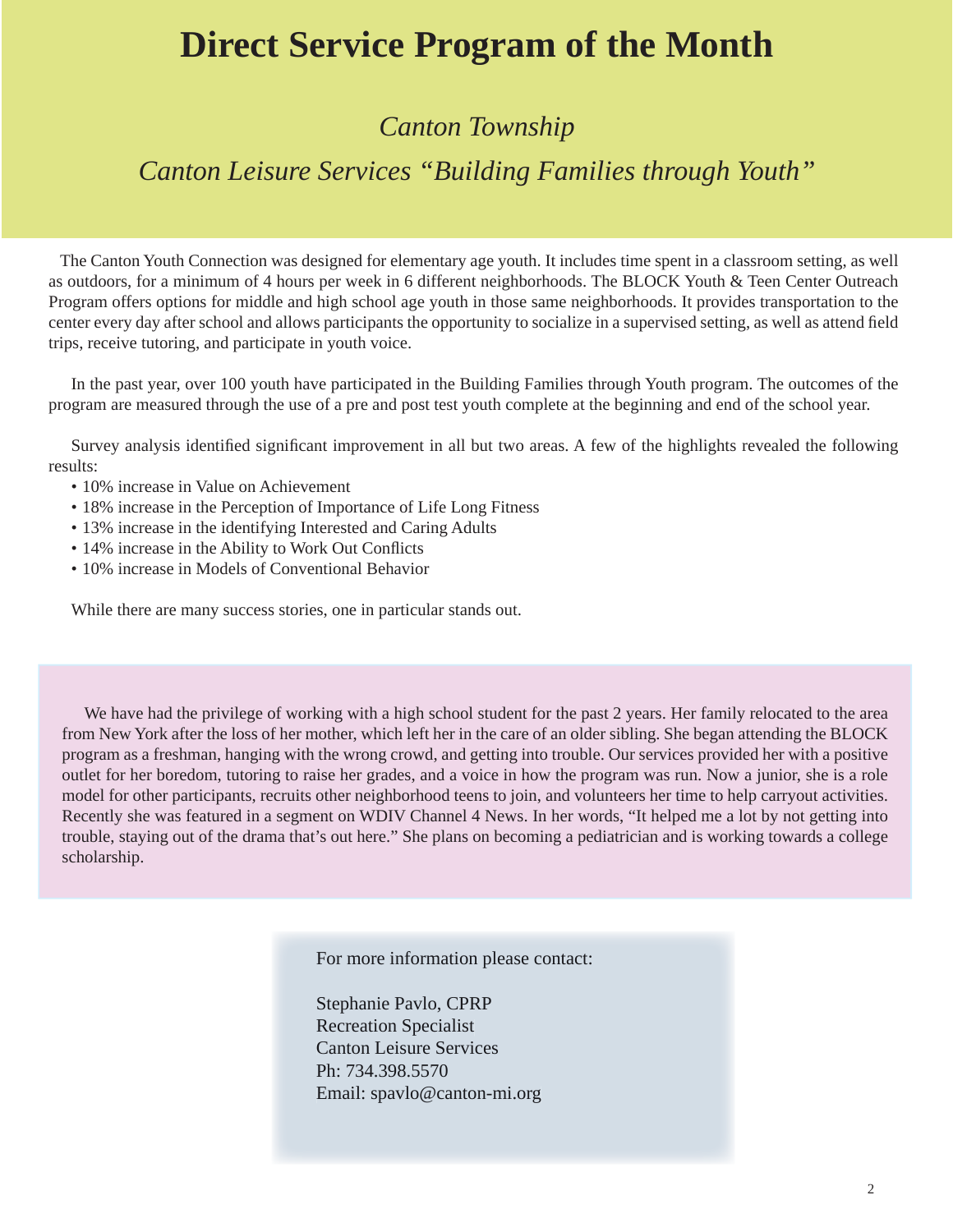# **Partner Events**

#### **Community Roof Sit**

St. Clair County Child Abuse/Neglect Council will hold their Community Roof-Sit 2011 from September 18-23, 2011. Chuck Santoni, WSAQ Radio, will spend six days atop the Birchwood Mall in support of child abuse prevention services. For more information call the council at 810-966-9911.

#### **Children's Advocacy Center Fundraiser**

Gratiot County Child Protection Council will hold a fundraiser on August 19, 2011 at 6:00 p.m. at the Pine River Country Club in Alma. For more information call the council at 989-463-1422.

Gratiot County Child Protection Council will also hold their Back to School Event on August 24, 2011 from 10:00 a.m. to 4:00 p.m. at the Youth for Christ, 2550 W. Cheesman Road in Alma. For more information contact Dan Carley at 989-875-8228.

#### **CARE Night 2011**

The Child Abuse and Neglect Council of Oakland County will hold CARE Night 2011 (A benefit for CARE House) on Friday, September 30, 2011 at Neiman Marcus. For more information visit www.carehouse.org.

# **Prevention Pilot Contracts to Be Continued in 2012**

The Department of Human Services (DHS) informed CTF last week that the Prevention Pilots, which were launched late in FY 2010 and became fully operational in FY 2011, will be continued in FY 2012. As a result, \$5.9 million will be available to contract with the eleven Prevention Pilot contractors. The pilot projects will continue to serve families in the N.E. Detroit, Osborn area - Wayne County, the S.W. Detroit including Dearborn and Western Wayne County area - Wayne County, the Flint area - Genesee County, the Grand Rapids area - Kent County and the Pontiac area - Oakland County.

The Pilots are in place to address the need for timely, appropriate and high quality referral options for families that are investigated for possible child abuse or neglect, but are either not substantiated or substantiated at the low to moderate risk level as assessed by the DHS-CPS SWSS Risk Assessment (Category III or IV). Services are also available for families with no contact with Protective Services but have three or more risk factors that would warrant support through this project.

The DHS decision to continue this project was based on the high level of utilization of these services by Children's Protective Services Workers (CPS) and data that are pointing to some very promising outcomes. For example, in the 4th quarter of 2011, all contractors are projected to be operating at full capacity as a result of CPS and community referrals. Additionally, over 99% of the families participating were not re-referred to Children's Protective Services or removed from the home. More outcome data will be available once a full year of service delivery is completed.

The coming year services will be expanded to serve families who have adopted children who had been in the foster care system. There is a pressing need for Post Adoption Support Services (PASS).

CTF has managed this project and will continue to do so in the coming year. CTF is proud of this partnership with the Department of Human Services to lead an effort to make a difference for vulnerable Michigan children and families. For more information, contact Jeff Sadler, Prevention Pilot Manager at CTF.